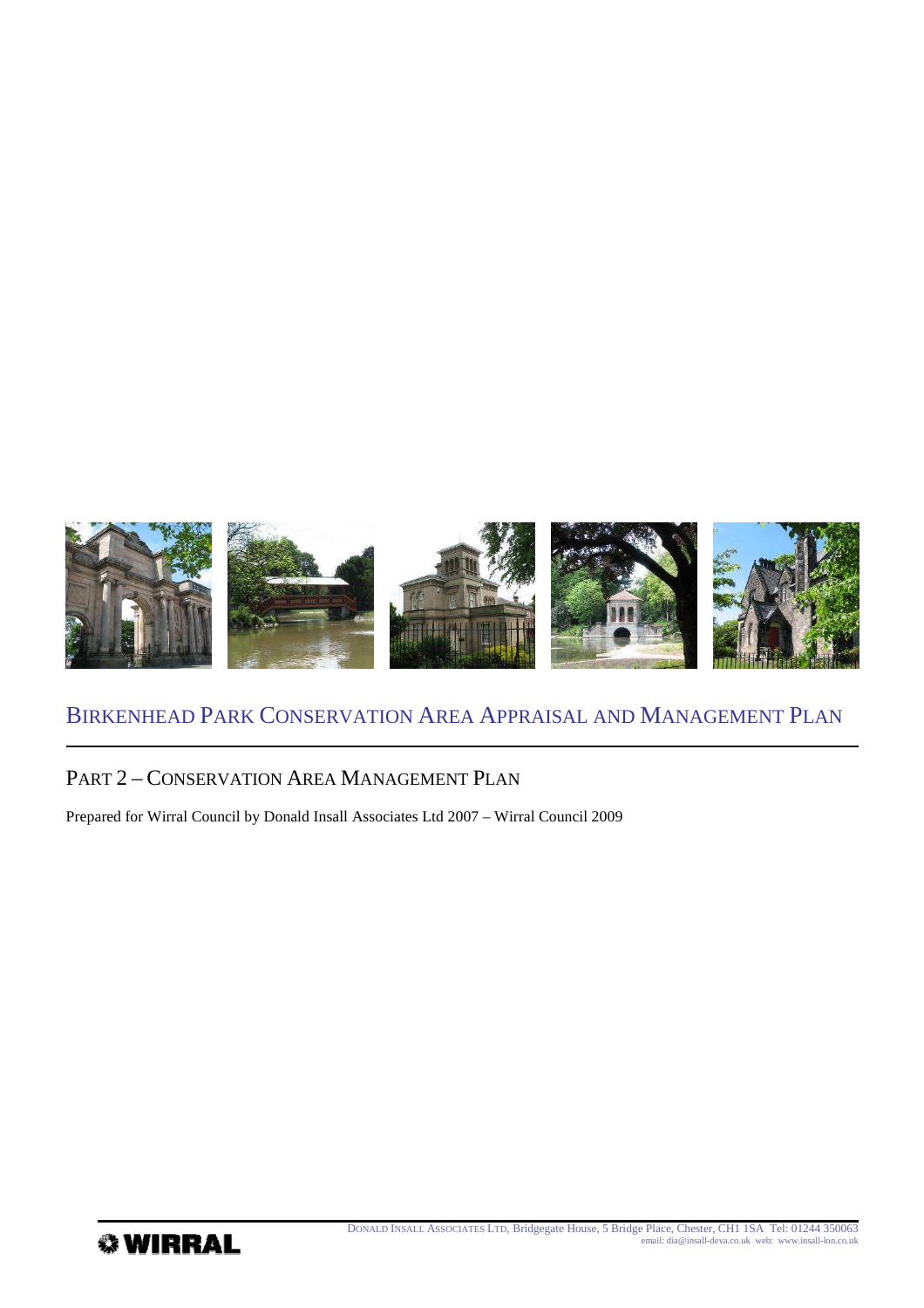# **CONTENTS**

# **PART 2 – CONSERVATION AREA MANAGEMENT PLAN**

- **1.0 ROLE OF THE MANAGEMENT PLAN AND IMPLEMENTATION**
- **2.0 SUMMARY OF SPECIAL CHARACTER**
- **3.0 ISSUES, POLICIES AND RECOMMENDED ACTIONS**
- **4.0 GENERAL RECOMMENDATIONS AND OPPORTUNITIES FOR ENHANCEMENT**
- 4.1 Reinstatement of Lost Features and Repairs
- 4.2 General Public Realm
- 4.3 Specific Project Areas, Possible Grants and Other Management Tools
- **5.0 ISSUES AND POLICIES**
- 5.1 Alterations to Historic Building Fabric
- 5.2 New Buildings
- 5.3 Specific Sites and Buildings
- 5.4 Public Realm Issues
- **6.0 RECOMMENDATIONS FOR BOUNDARY AMENDMENTS AND PROVISION OF ARTICLE 4 DIRECTIONS**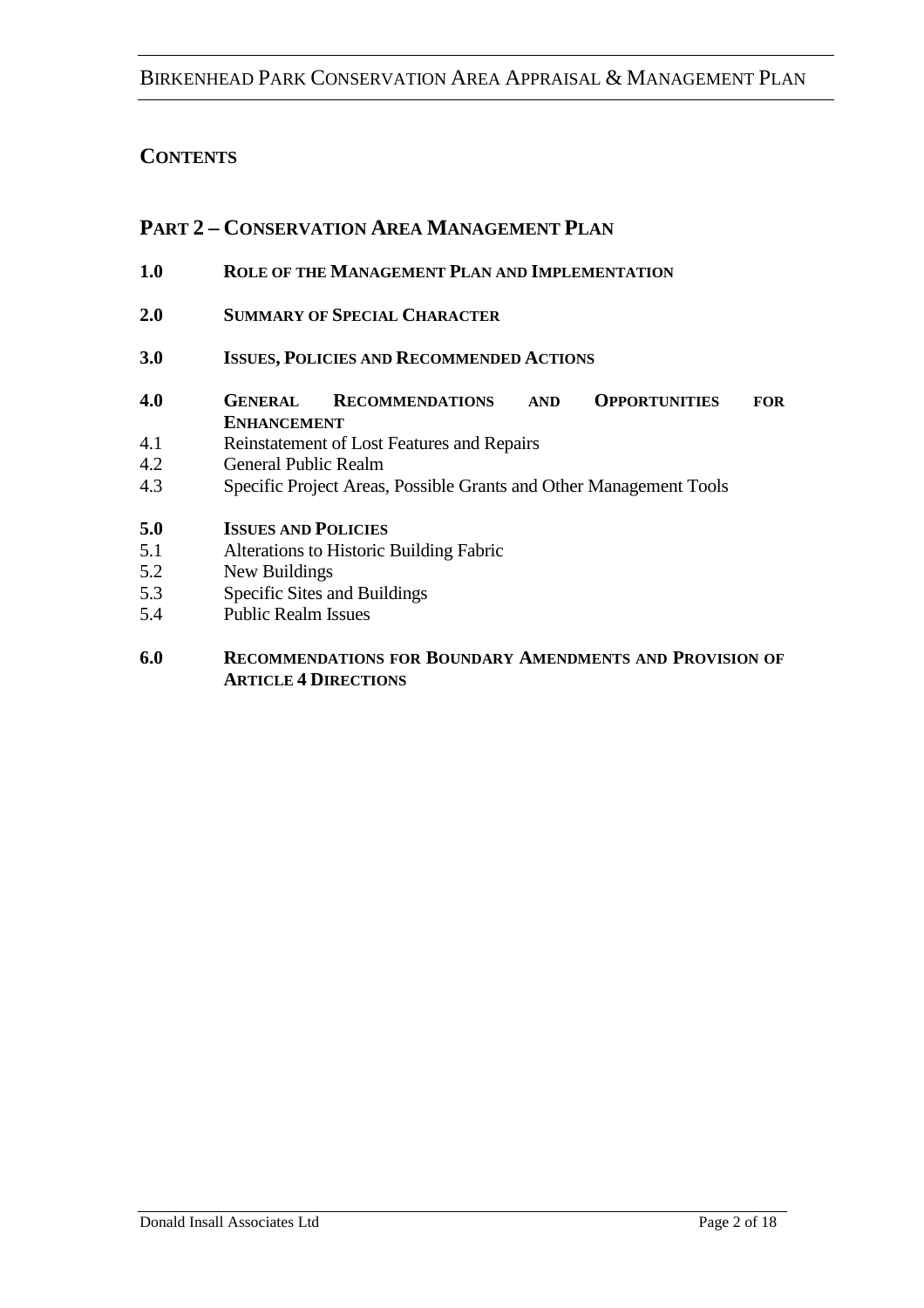# PART 2 – CONSERVATION AREA MANAGEMENT PLAN

# **1.0 ROLE OF THE MANAGEMENT PLAN AND IMPLEMENTATION**

- 1.1 At this stage of the process the Management Plan is an agenda for future action and consideration. This part of the document relies on the analysis contained in the appraisal to set out the issues and negative factors affecting both the private and public realm. As such it is the first stage in a management plan process which will refine the plan through further consultation, joint officer working and budgetary request.
- 1.2 It is recommended that the Appraisal, as an audit of the Conservation Area, is adopted by the Council and used as a material consideration in determining any planning applications within or visually affecting the conservation area. The Management Plan should be adopted for the time being pending further consultation with the local Conservation Area Advisory Committees and further review. In accord with English Heritage guidance, the Appraisal and Management Plan should be reviewed every 5 years. This review process may be tied into that of the key Local Development Framework documents to ensure consistency in approach and referencing.

# **2.0 SUMMARY OF SPECIAL CHARACTER**

- 2.1 The following is a list of features that are part of Birkenhead Park Conservation Area's special character:
	- Landscape, structures and buildings by highly influential / well respected designers Paxton, Kemp, Hornblower and Scott.
	- Revolutionary concept the first park to be built by public money for the benefit of all.
	- Design subsequently had a worldwide influence for instance, having a direct impact on the design of Central Park, New York.
	- Design of park to encourage 'perambulations' and an escape from the surrounding built-up areas, with trees screening most buildings.
	- Sense of intrigue and suspense created by sweeping curve of paths and driveways.
	- Higher intensity of planting around man-made lakes.
	- Original buildings within generous plots, allowing plenty of space for trees and planting.
	- Grand scale of original buildings, but height limited so that they are not unduly visible from the park.
	- High quality cast iron railings and sandstone walls around much of perimeter.
	- Areas of stone setts to driveways and hard landscaped areas.
	- **Mixture of architectural styles.**
	- Earliest buildings generally built of buff sandstone with slate roofs.
	- Other and later buildings of red of buff brick. Mixture of slate and plain clay tile roofs.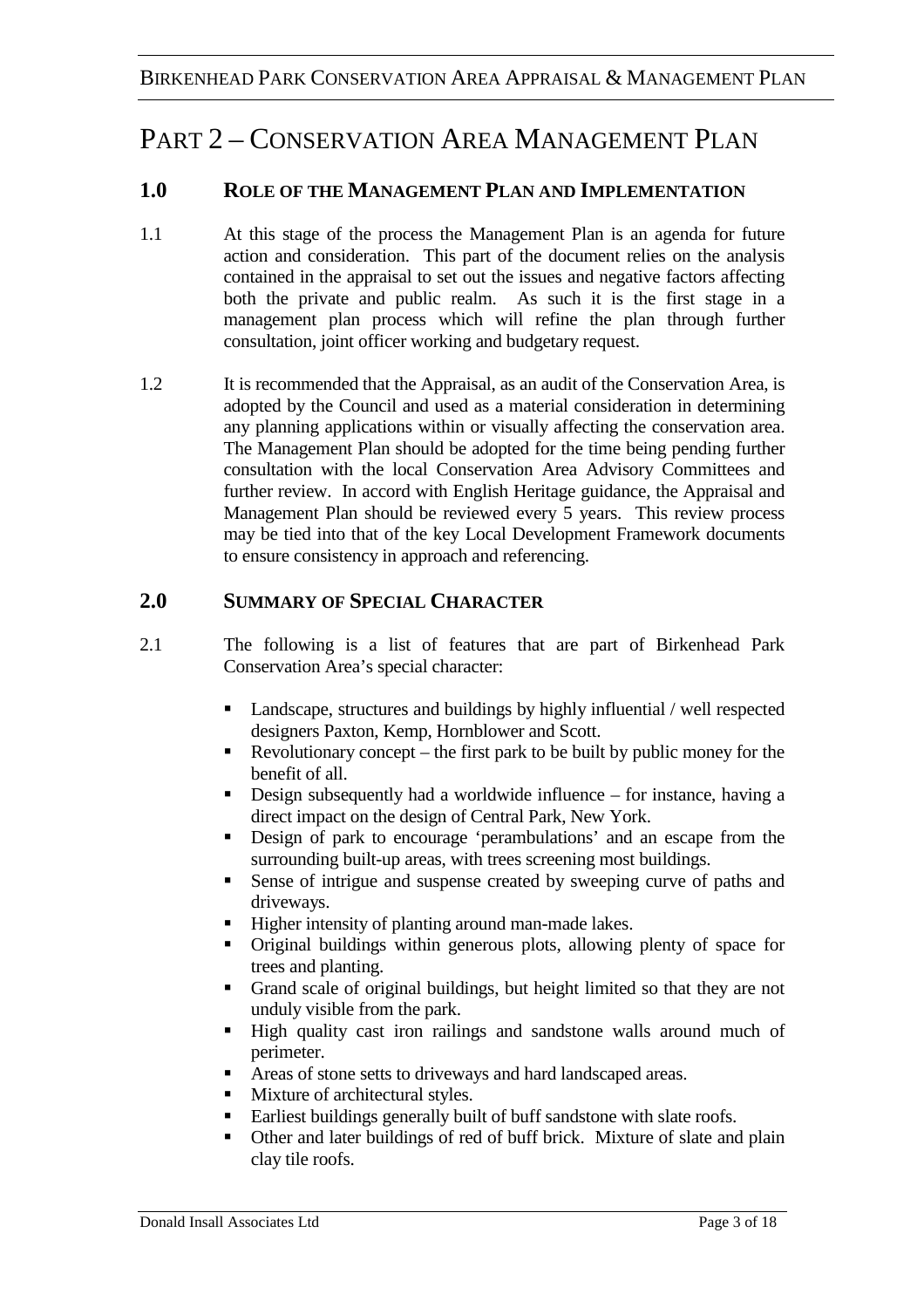- Mixture of sash and casement windows, depending on style of parent building.
- Elaborate porches and door / window surrounds and decoration mostly of carved stone but some of polychromatic brickwork.
- Elegant chimneys.
- Decorative eaves, gables and verge details.
- Many listed buildings and terraces, several unlisted buildings of high quality and with relevance to the historic development of the park.

### **3.0 ISSUES, POLICIES AND RECOMMENDED ACTIONS**

### **3.1 UNITARY DEVELOPMENT PLAN AND OTHER EXISTING PLANNING POLICY**

3.1.1 The current council policy restricting residential development on the Wirral to areas within designated zones effectively prohibits new housing within the Birkenhead Park Conservation Area. The designation of the central park area as Urban Greenspace means that development is not permitted that would prejudice the continued use of the site for open air recreation or the visual amenity, landscape character or nature conservation value of the site. Development within this area is not permitted unless alternative provision of equivalent community benefit is made available. There is therefore a general presumption against most development unless very special circumstances can be demonstrated. Applications for planning permission would be assessed for compliance with the policies set out in Section 7 of the UDP and Policies CH1, CH2 and CH6 in the Unitary Development Plan, as well as Supplementary Guidance Note SPG35. Whilst several of the earlier properties within the park are listed, special regard should be had to retaining the integrity of the unlisted nineteenth century buildings through their improved recognition, preservation and enhancement.

| <b>DESIGNATION OF LAND WITHIN UDP</b>                                                                                                                                                          |                 |
|------------------------------------------------------------------------------------------------------------------------------------------------------------------------------------------------|-----------------|
| <b>Issue</b>                                                                                                                                                                                   | <b>Location</b> |
| The future re-designation of land within or around the conservation area in the<br>Unitary Development Plan may be detrimental to its character or setting                                     | Throughout      |
| <b>Policy</b>                                                                                                                                                                                  |                 |
| The future re-designation of land within or around the conservation area in the Unitary Development Plan<br>should be considered in terms the effects on of its special character and setting. |                 |
| <b>Action</b>                                                                                                                                                                                  | <b>Priority</b> |
| Consider special character of area before any proposed changes of policy.                                                                                                                      | Mid-long-term   |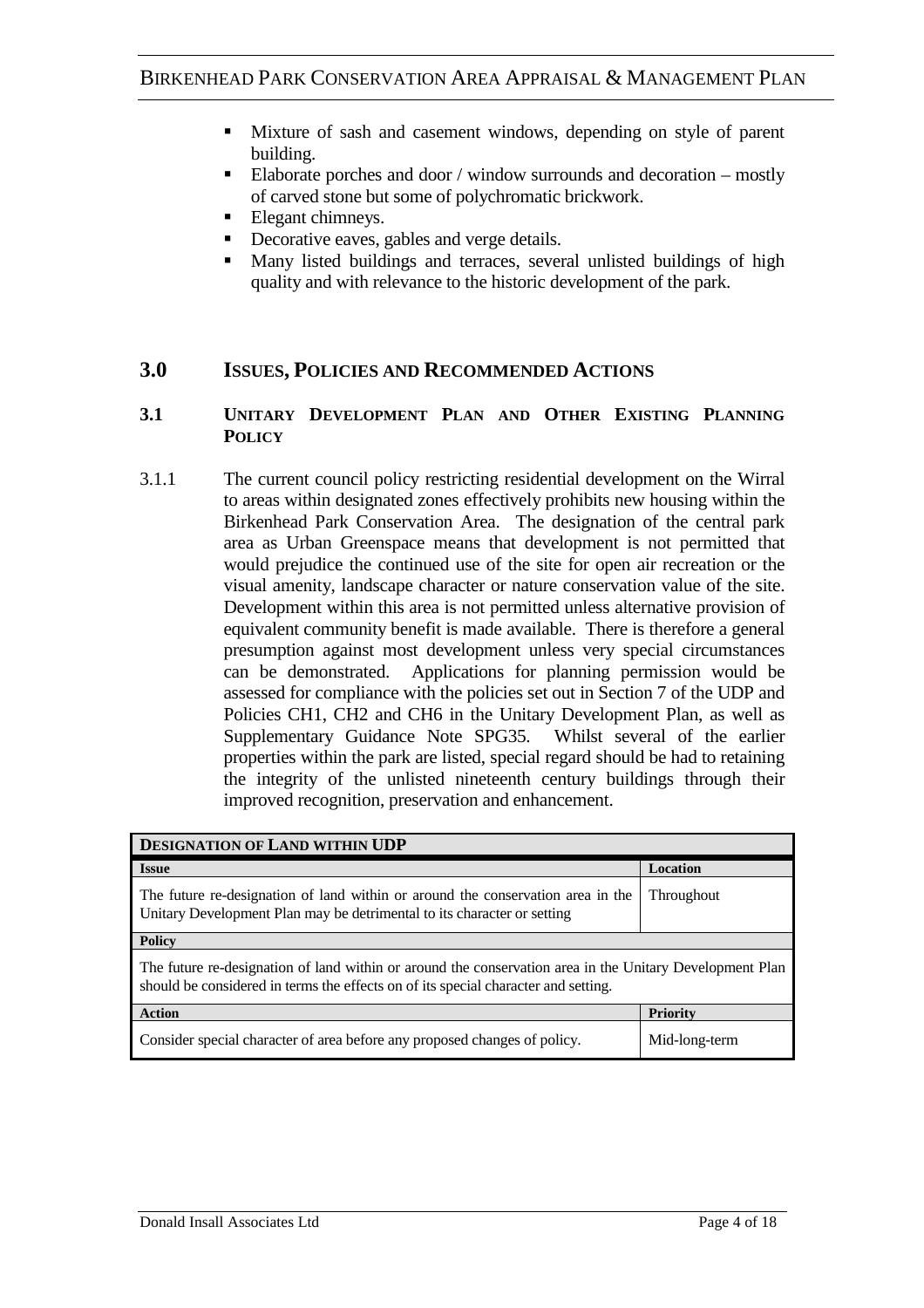| <b>URBAN GREENSPACE POLICY</b>                                                                                                                                                                                                    |                 |
|-----------------------------------------------------------------------------------------------------------------------------------------------------------------------------------------------------------------------------------|-----------------|
| <b>Issue</b>                                                                                                                                                                                                                      | <b>Location</b> |
| In the application of Urban Greenspace policy on land and affecting buildings<br>within the conservation area or affecting its setting, the character and appearance<br>of the conservation area should be preserved or enhanced. | Throughout      |
| <b>Policy recommendation</b>                                                                                                                                                                                                      |                 |
| In the application of Policy GR1 the effects of any proposals on of the special character and appearance of<br>the conservation area and its setting should be strong material considerations                                     |                 |
| <b>Action</b>                                                                                                                                                                                                                     | <b>Priority</b> |
| Consider the special character of the Birkenhead Park Conservation Area in the<br>application of policy                                                                                                                           | Immediate       |

| <b>APPLICATION AND INTERPRETATION OF EXISTING POLICY</b>                                                                                                                                                                                                     |                 |  |
|--------------------------------------------------------------------------------------------------------------------------------------------------------------------------------------------------------------------------------------------------------------|-----------------|--|
| <b>Issue</b>                                                                                                                                                                                                                                                 | Location        |  |
| Policies CH1, CH2 and CH6, together with the guidance in PPG15, may not<br>always be rigorously applied during the planning process, resulting in<br>development or changes to buildings which are detrimental to the character of the<br>conservation area. | Throughout      |  |
| <b>Policy recommendation</b>                                                                                                                                                                                                                                 |                 |  |
| Ensure that all new development within the conservation area complies with polices CH1, CH2 and CH6<br>together with the relevant sections of PPG15/16.                                                                                                      |                 |  |
| <b>Action</b>                                                                                                                                                                                                                                                | <b>Priority</b> |  |
| Rigorous inspection of planning, conservation area and listed building consent<br>applications. Improve allocated resources and knowledge of planning staff to<br>ensure that proper consideration is given to these issues in applications.                 | Immediate       |  |

### **3.2 NEW DEVELOPMENT AND ALTERATION TO EXISTING BUILDINGS AND SITES**

3.2.1 In the event of new development being allowed under the criteria set out above, the following recommendations are made regarding the quality and character of new development, scale, materials, and effect on views:

| <b>QUALITY OF NEW BUILDINGS</b>                                                                                                                                                                                                                                                                                       |                   |
|-----------------------------------------------------------------------------------------------------------------------------------------------------------------------------------------------------------------------------------------------------------------------------------------------------------------------|-------------------|
| <b>Issue</b>                                                                                                                                                                                                                                                                                                          | Location          |
| Any potential buildings constructed within the conservation area may not be of an<br>equal quality and do not have the design attributes of the historic buildings that<br>characterise the area, therefore cannot be shown to be preserving or enhancing its<br>character.                                           | <b>Throughout</b> |
| <b>Policy recommendations</b>                                                                                                                                                                                                                                                                                         |                   |
| In any new development within Birkenhead Park Conservation Area, there should be a strong presumption<br>in favour of using traditional materials such as natural buff sandstone, red brick, plain clay tiles and slate.<br>The choice of materials should be made with consideration of the sites immediate context. |                   |
| Any new buildings should match the quality of materials and level of architectural design of the original<br>buildings, although simplification of the detailing may be acceptable. Where a particular style is used, such                                                                                            |                   |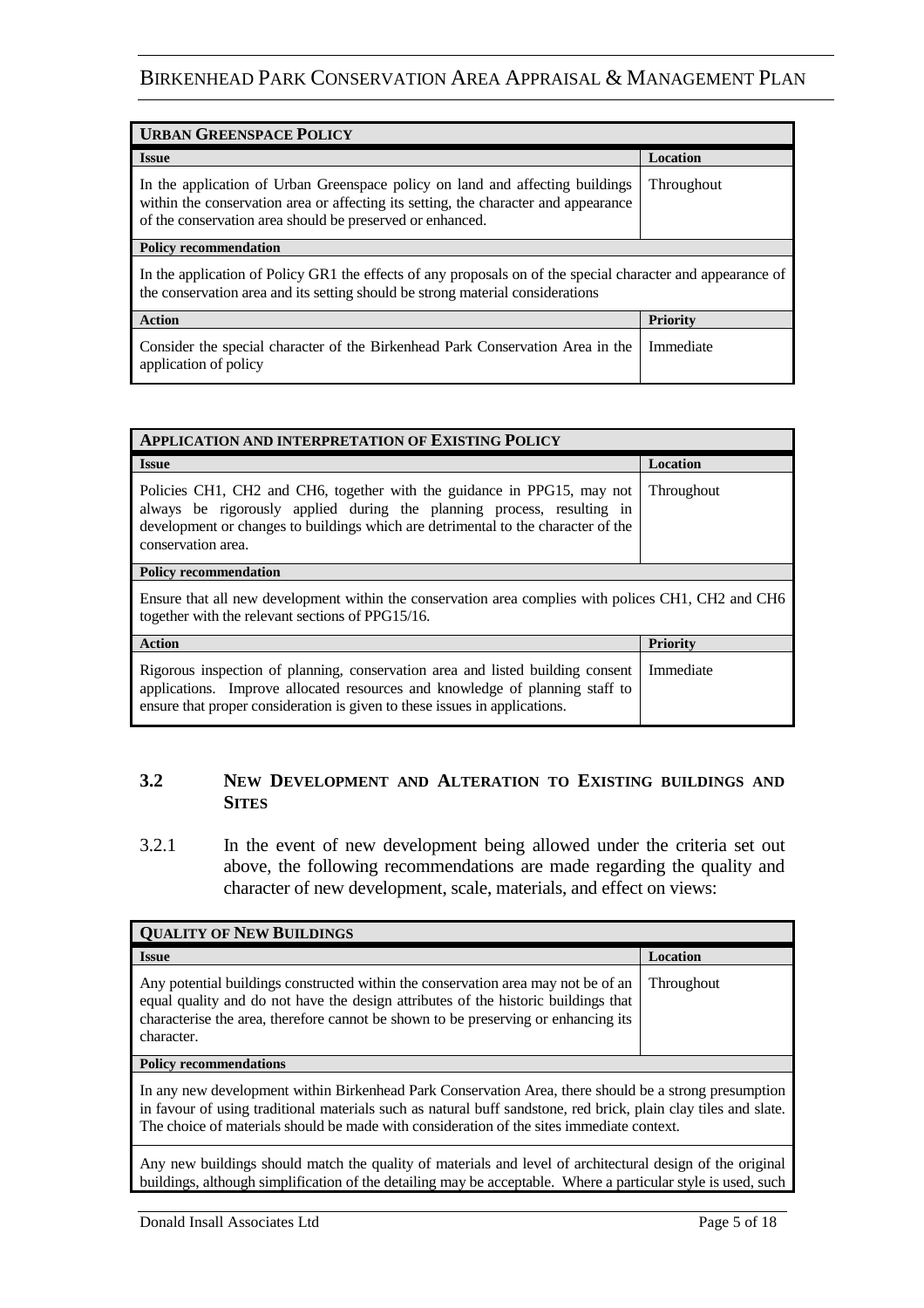as gothic, classical or Italianate, the building's design should be well-informed with appropriate design rules (such as proportion) correctly applied and carried through to all building details. It should not be deemed appropriate to simply apply copied details onto a standard building shell.

The use of contrasting modern materials of the highest quality may be appropriate if it can be satisfactorily demonstrated that they do not have an adverse effect on the setting of neighbouring existing buildings.

The use of imitation materials such as reconstituted stone or slate should not be permitted.

| <b>Action</b>                                                                                                                                                                                                                                                                    | <b>Priority</b> |
|----------------------------------------------------------------------------------------------------------------------------------------------------------------------------------------------------------------------------------------------------------------------------------|-----------------|
| Promote an understanding of the special qualities of the conservation area. Use   Immediate<br>more stringent design criteria in determining future planning applications and<br>require that all applications are accompanied by relevant design details including<br>materials |                 |

| <b>SCALE, MASSING, POSITION OR PROPORTIONS OF NEW BUILDINGS</b>                                                                                                               |                 |
|-------------------------------------------------------------------------------------------------------------------------------------------------------------------------------|-----------------|
| <b>Issue</b>                                                                                                                                                                  | Location        |
| New buildings may detract from existing buildings in terms of their scale,<br>massing, position or proportions                                                                | Throughout      |
| <b>Policy recommendations</b>                                                                                                                                                 |                 |
| New buildings should generally be no higher than existing buildings within their immediate vicinity in<br>terms of both their eaves and ridge heights.                        |                 |
| New buildings should respect the footprint sizes of existing neighbouring buildings and their relationships<br>with each other (spacing), the road and their site boundaries. |                 |
| New buildings should match the floor-to-ceiling heights and general proportions of existing neighbouring<br>historic buildings.                                               |                 |
| <b>Action</b>                                                                                                                                                                 | <b>Priority</b> |
| Promote an understanding of the special qualities of the conservation area. Use<br>more stringent design criteria in determining future planning applications and             | Immediate       |

| <b>EFFECT OF DEVELOPMENT ON KEY VIEWS</b>                                                                                                       |          |
|-------------------------------------------------------------------------------------------------------------------------------------------------|----------|
| <b>Issue</b>                                                                                                                                    | Location |
| New development or extensions to existing buildings may adversely affect key Throughout<br>views within or the setting of the conservation area |          |

require that all applications are accompanied by relevant design details.

#### **Policy recommendation**

Applications for planning permission for new development or significant extensions to existing buildings within the conservation area must demonstrate, where appropriate, that key views or the setting of the conservation area are not adversely affected.

| Action                                                                                                                                                                                                                                                     | Priority |
|------------------------------------------------------------------------------------------------------------------------------------------------------------------------------------------------------------------------------------------------------------|----------|
| Promote an understanding of the special qualities of the conservation area. Use   Immediate<br>more stringent design criteria in determining future planning applications and<br>require that all applications are accompanied by relevant design details. |          |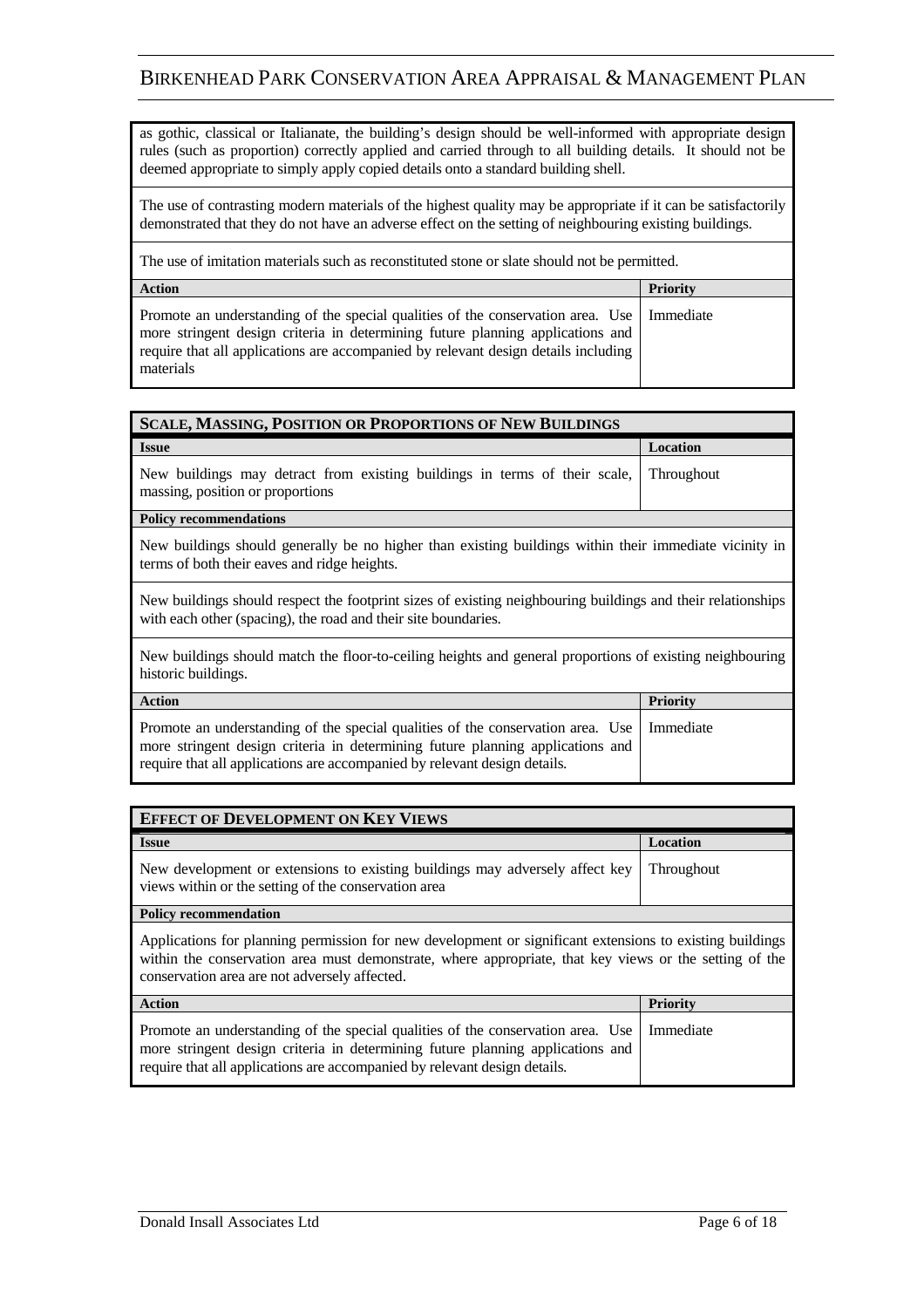3.2.2 SPG 16 "Landscaping and New Development" and SPG 17 "Trees and Development" set out guidance landscaping throughout the Wirral. The following are matters which have been identified as particular issues in the Birkenhead Park Conservation Area by Donald Insall Associates:

| <b>LANDSCAPING ASSOCIATED WITH NEW OR EXISTING BUILDINGS</b>                                                                                                                                                                                                                                 |                 |
|----------------------------------------------------------------------------------------------------------------------------------------------------------------------------------------------------------------------------------------------------------------------------------------------|-----------------|
| <b>Issue</b>                                                                                                                                                                                                                                                                                 | Location        |
| Poor or inappropriate landscaping around new buildings or extensions to existing<br>buildings can detract from the character of the area                                                                                                                                                     | Throughout      |
| <b>Policy recommendations</b>                                                                                                                                                                                                                                                                |                 |
| A detailed landscaping scheme should be submitted with any planning application for new buildings or<br>significant alteration to existing sites                                                                                                                                             |                 |
| The magnitude of necessary car parking should be considered alongside the level of occupation of any<br>proposed building. Schemes for buildings that require an extent of car parking / number of cars that will<br>detract from the character of the conservation area should be rejected. |                 |
| New buildings should preserve existing areas of mature trees and other landscaping. Where any trees are<br>removed, they should be replaced with semi-mature trees of the same or more appropriate species (e.g.<br>native).                                                                 |                 |
| <b>Action</b>                                                                                                                                                                                                                                                                                | <b>Priority</b> |
| Promote an understanding of the special qualities of the conservation area. Use<br>more stringent design criteria in determining future planning applications and<br>require that all applications are accompanied by full landscaping schemes.                                              | Immediate       |

| PROTECTION, RETENTION AND PROVISION OF HEDGES AND TREES                                                                                                                                                                                                                                                                                              |                 |
|------------------------------------------------------------------------------------------------------------------------------------------------------------------------------------------------------------------------------------------------------------------------------------------------------------------------------------------------------|-----------------|
| <b>Issue</b>                                                                                                                                                                                                                                                                                                                                         | Location        |
| To maintain and enhance the character of the area attention needs to be paid to the<br>retention of hedges as well as trees and their provision where appropriate                                                                                                                                                                                    | Throughout      |
| <b>Policy recommendations</b>                                                                                                                                                                                                                                                                                                                        |                 |
| Hedges of native species or those appropriate to a historic landscape should be retained particularly in<br>locations visible from public areas.                                                                                                                                                                                                     |                 |
| Trees which contribute to the character of the conservation area should be retained and if needing to be<br>removed for reasons of health, replaced by trees of appropriate species and maturity.                                                                                                                                                    |                 |
| Planting of further trees and hedges of native species should be promoted, particularly in areas devoid of<br>such trees and hedges                                                                                                                                                                                                                  |                 |
| <b>Action</b>                                                                                                                                                                                                                                                                                                                                        | <b>Priority</b> |
| Promote an understanding of the special qualities of hedges and trees within the<br>conservation area. Use more stringent design criteria in determining future<br>planning applications and require that all applications are accompanied by full<br>landscaping schemes showing the retention of trees and hedges and any<br>replacement planting. | Immediate       |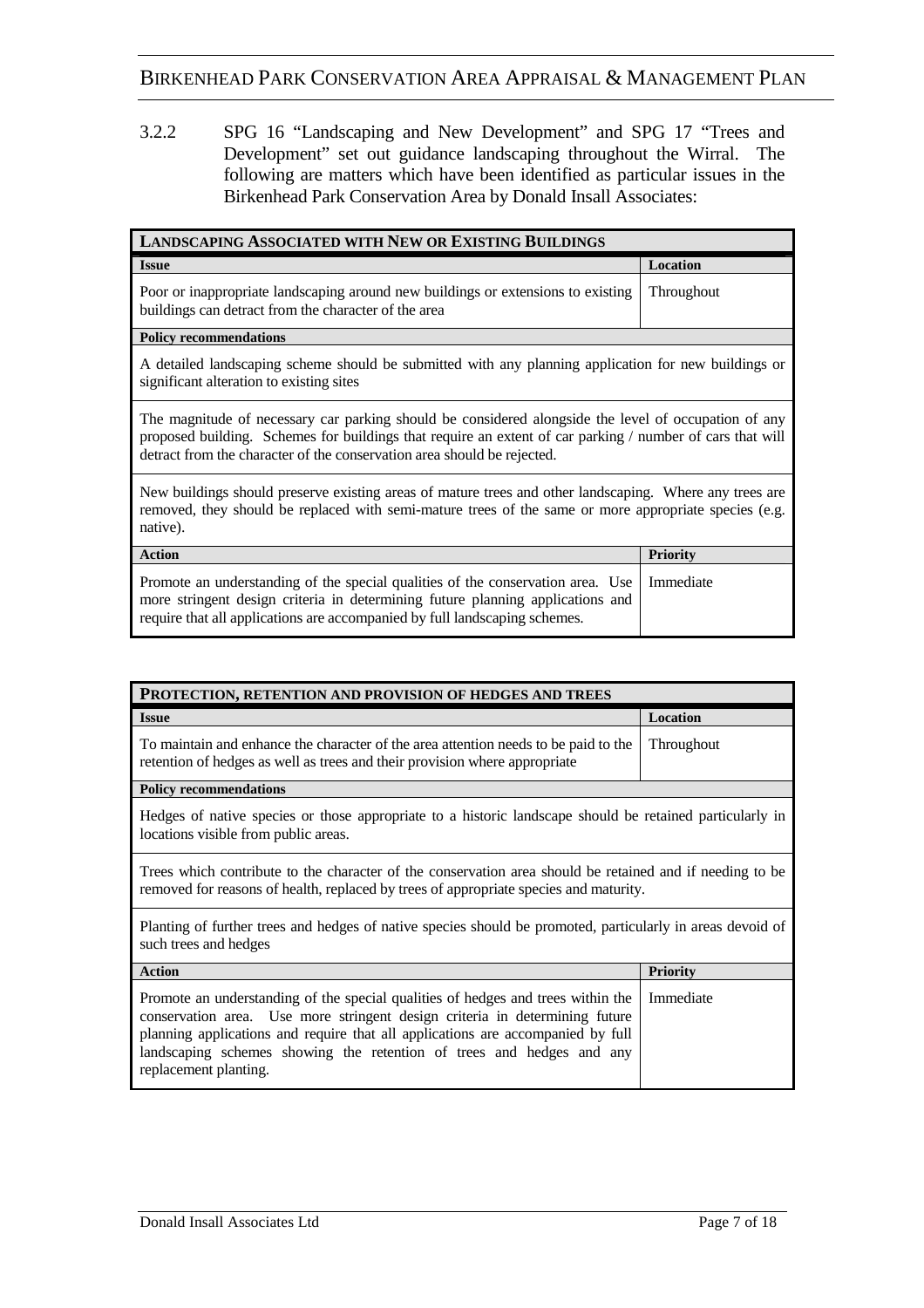3.2.3 Extensions to dwellings are covered by Policy HS 11 in the UDP in terms of house extensions. The policy covers matters relating to scale, materials, design details, dormers, set backs of extensions and retention of amenity space. The following are additional matters which have been identified as particular issues in the Birkenhead Park Conservation Area:

| <b>EXTENSIONS TO BUILDINGS</b>                                                                                                                                                                                                                                                                                                                                                                                                                                                                                                                                                                    |                 |
|---------------------------------------------------------------------------------------------------------------------------------------------------------------------------------------------------------------------------------------------------------------------------------------------------------------------------------------------------------------------------------------------------------------------------------------------------------------------------------------------------------------------------------------------------------------------------------------------------|-----------------|
| <b>Issue</b>                                                                                                                                                                                                                                                                                                                                                                                                                                                                                                                                                                                      | Location        |
| Extensions to buildings within the conservation area may detract from the<br>significance of the individual building or the setting of adjoining buildings                                                                                                                                                                                                                                                                                                                                                                                                                                        | Throughout      |
| <b>Policy Recommendations</b>                                                                                                                                                                                                                                                                                                                                                                                                                                                                                                                                                                     |                 |
| Extensions to those buildings that have been shown to contribute to the conservation area should only be<br>permitted where it can be satisfactorily demonstrated that the additional structure has no adverse impact on<br>the principal elevations of the parent structure. Extensions should be subservient to the parent building                                                                                                                                                                                                                                                             |                 |
| The choice of the materials of the extension should be considered so as to provide the minimum visual<br>distraction from the original structure. Generally, it should be assumed that materials should match in<br>terms of colour and texture. Traditional and/or natural materials such as sandstone, brick, timber and slate<br>should be used unless an alternative can be adequately justified in terms of its visual effect on the<br>conservation area. Where buildings are extended using traditional forms and materials, the subtle dating of<br>the new element should be encouraged. |                 |
| Where a building has existing detrimental features, the opportunity should be taken to secure improvements<br>as part of the new building work.                                                                                                                                                                                                                                                                                                                                                                                                                                                   |                 |
| There should be a strong presumption against extensions that adversely affect the balance of single<br>structures or pairs or groups of buildings which had symmetry as one of their original predominant design<br>characteristics.                                                                                                                                                                                                                                                                                                                                                              |                 |
| Dormers, if acceptable, should be confined to rear elevations (where the building does not face onto the<br>park), situated below the ridge and of a scale and design appropriate to the building on which they are<br>mounted.                                                                                                                                                                                                                                                                                                                                                                   |                 |
| <b>Action</b>                                                                                                                                                                                                                                                                                                                                                                                                                                                                                                                                                                                     | <b>Priority</b> |
| Promote an understanding of the special qualities of the conservation area. Use<br>more stringent design criteria in determining future planning applications.                                                                                                                                                                                                                                                                                                                                                                                                                                    | Immediate       |

### 3.2.4 In carrying out conversions or alterations to the fabric of buildings and boundaries the following good conservation practice should be applied:

| <b>ALTERATION TO HISTORIC FABRIC</b>                                                                                                                                                                                                             |                                       |
|--------------------------------------------------------------------------------------------------------------------------------------------------------------------------------------------------------------------------------------------------|---------------------------------------|
| <b>Issue</b>                                                                                                                                                                                                                                     | Location                              |
| Alterations to the historic fabric of a building can lead to the loss of some of its<br>visual history and aesthetic value and can be detrimental to the visual setting of<br>the area as a whole.                                               | All pre Second World<br>War buildings |
| <b>Policy recommendations</b>                                                                                                                                                                                                                    |                                       |
| Where alterations can be justified to be necessary for the continued use of the building they should be<br>prioritised towards the less significant areas of the building.                                                                       |                                       |
| Alterations should be chosen that require the least possible degree of permanent loss of or change to<br>historic fabric. For instance, secondary glazing should be installed in preference to the wholesale<br>replacement of existing windows. |                                       |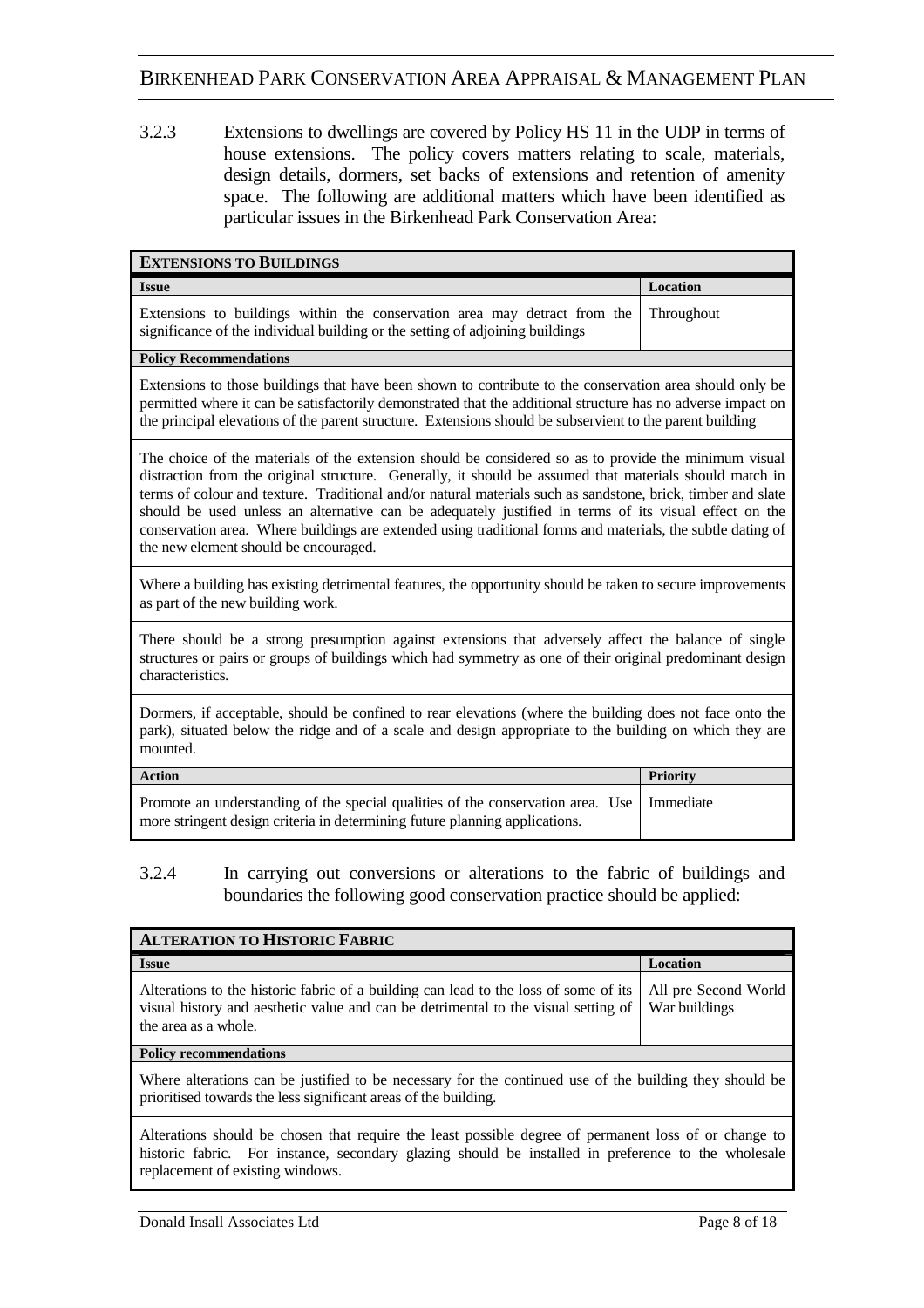| Where replacement of existing original or early fabric is proved necessary it should always be done on a<br>like-for-like basis where possible, not exchanging materials for modern alternatives.                                                                                                                                                       |          |
|---------------------------------------------------------------------------------------------------------------------------------------------------------------------------------------------------------------------------------------------------------------------------------------------------------------------------------------------------------|----------|
| <b>Action</b>                                                                                                                                                                                                                                                                                                                                           | Priority |
| Promote an understanding of the special qualities of the conservation area. Use   Immediate<br>more stringent design criteria in determining future planning applications and<br>require that all applications are accompanied by relevant design details. Prepare<br>guidance leaflets for local residents. Take enforcement action where appropriate. |          |

| <b>ALTERATION OR LOSS OF FEATURES ON HISTORIC BUILDINGS</b>                                                                                                                                                                                                                                                                                  |                              |
|----------------------------------------------------------------------------------------------------------------------------------------------------------------------------------------------------------------------------------------------------------------------------------------------------------------------------------------------|------------------------------|
| <b>Issue</b>                                                                                                                                                                                                                                                                                                                                 | Location                     |
| Alterations to or loss of specific features on historic buildings can be detrimental<br>to the character of the individual building and the area as a whole.                                                                                                                                                                                 | pre-WWII<br>All<br>buildings |
| <b>Policy recommendation</b>                                                                                                                                                                                                                                                                                                                 |                              |
| Existing original or early features should be retained if at all possible. Where their replacement is<br>necessary, it should be on a like-for-like basis in terms of materials and design. Any changes to primary<br>features such as windows, doors, chimneys and boundary walls should be carefully considered by the local<br>authority. |                              |
| <b>Action</b>                                                                                                                                                                                                                                                                                                                                | <b>Priority</b>              |
| Promote an understanding of the special qualities of the conservation area. Use<br>more stringent design criteria in determining future planning applications and<br>require that all applications are accompanied by relevant design details. Prepare<br>guidance leaflets for local residents. Take enforcement action where appropriate.  | Immediate                    |

| <b>INSTALLATION OF NEW FIXTURES</b>                                                                                                                                                                                                                                                                                                         |                 |
|---------------------------------------------------------------------------------------------------------------------------------------------------------------------------------------------------------------------------------------------------------------------------------------------------------------------------------------------|-----------------|
| <b>Issue</b>                                                                                                                                                                                                                                                                                                                                | Location        |
| The installation of new fixtures, such as aerials, satellite dishes, rooflights and<br>ventilators, generally detracts from the character of the individual building and<br>the area as a whole. Particular needs to be taken in the use and location of<br>microgeneration equipment to minimise intrusion on the building or its setting  | All buildings   |
| <b>Policy recommendation</b>                                                                                                                                                                                                                                                                                                                |                 |
| The installation of rooflights into existing roof slopes should not generally be permitted unless it can be<br>demonstrated that they are not visible from public areas or adversely affect the setting of other buildings.<br>Any rooflights installed should be of a 'conservation' type and fixed flush with the roof covering.          |                 |
| Building owners should be strongly encouraged to only install satellite dishes and aerials in positions not<br>visible from public areas or adversely affect the setting of other buildings.                                                                                                                                                |                 |
| Building owners should be strongly encouraged not to install ventilators and other fixtures onto roof slopes<br>or prominent elevations. Where they are absolutely necessary their visual impact should be minimised in<br>terms of their location, number, size and design.                                                                |                 |
| Whilst microgeneration of energy is to be encouraged in terms of conservation principles, the impact on<br>buildings and their settings within the conservation area should be minimised by careful positioning in parts<br>and areas not visible from public locations                                                                     |                 |
| <b>Action</b>                                                                                                                                                                                                                                                                                                                               | <b>Priority</b> |
| Promote an understanding of the special qualities of the conservation area. Use<br>more stringent design criteria in determining future planning applications and<br>require that all applications are accompanied by relevant design details. Prepare<br>guidance leaflets for local residents. Take enforcement action where appropriate. | Short term      |

÷.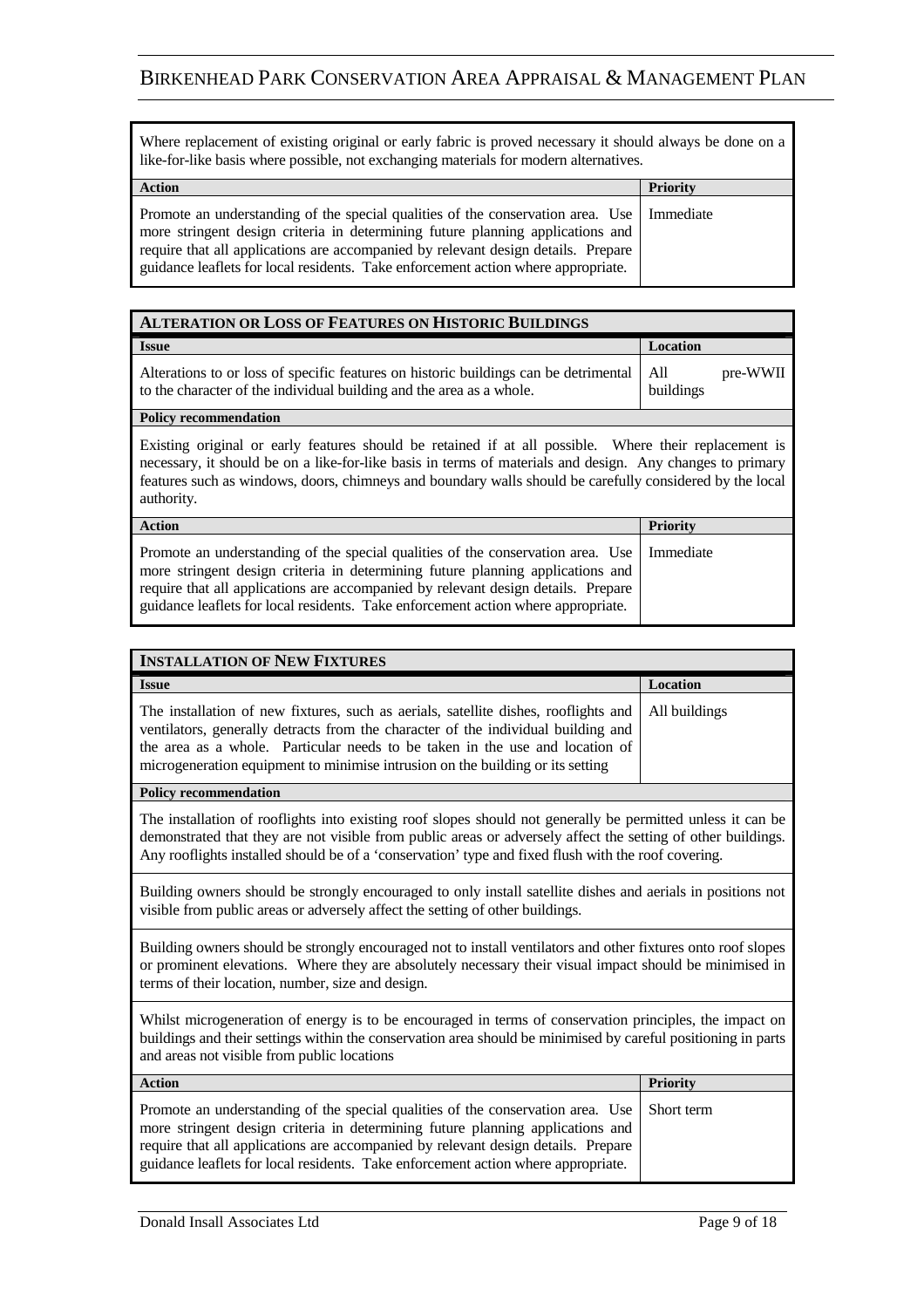| <b>LOSS OR ALTERATION TO BOUNDARY WALLS / RAILINGS</b>                                                                                                                                                                                           |                   |  |
|--------------------------------------------------------------------------------------------------------------------------------------------------------------------------------------------------------------------------------------------------|-------------------|--|
| <b>Issue</b>                                                                                                                                                                                                                                     | Location          |  |
| The loss of or alteration to boundary walls, railings and gateposts would<br>adversely affect the character of the conservation area.                                                                                                            | <b>Throughout</b> |  |
| <b>Policy recommendation</b>                                                                                                                                                                                                                     |                   |  |
| All existing historic or high quality replica boundary walls and gateposts should be retained. Alteration as<br>part of any planning permission should only be permitted in exceptional circumstances and when fully<br>justified and mitigated. |                   |  |
| <b>Action</b>                                                                                                                                                                                                                                    | Priority          |  |
| Promote an understanding of the special qualities of the conservation area.<br>Prepare guidance leaflets for local residents. Take enforcement action where<br>appropriate.                                                                      | Immediate         |  |

| <b>CHANGES OF USE</b>                                                                                                                                                                                                                         |                 |  |
|-----------------------------------------------------------------------------------------------------------------------------------------------------------------------------------------------------------------------------------------------|-----------------|--|
| <b>Issue</b>                                                                                                                                                                                                                                  | Location        |  |
| Changes of use of an existing building (subject to other policy) can result in a<br>number of incremental changes which result in an adverse effect on the<br>conservation area.                                                              | All buildings   |  |
| <b>Policy recommendation</b>                                                                                                                                                                                                                  |                 |  |
| In considering applications for change of use, the council will require information on the design of refuse<br>storage, waste pipes, ventilation fixtures, satellite dishes and aerials, any other fixtures, signage and car<br>parking.      |                 |  |
| <b>Action</b>                                                                                                                                                                                                                                 | <b>Priority</b> |  |
| Promote an understanding of the special qualities of the conservation area. Use<br>more stringent design criteria in determining future planning applications and<br>insist that all applications are accompanied by relevant design details. | Immediate       |  |

| <b>ARTICLE 4 DIRECTIONS</b>                                                                                                                                                                                                                        |                   |  |
|----------------------------------------------------------------------------------------------------------------------------------------------------------------------------------------------------------------------------------------------------|-------------------|--|
| <b>Issue</b>                                                                                                                                                                                                                                       | <b>Location</b>   |  |
| Small scale alterations to buildings in the conservation area can lead to a gradual<br>and progressive loss to its character. Article 4 directions can bring such<br>alterations under control as matters requiring planning permission            | All buildings     |  |
| <b>Policy recommendation</b>                                                                                                                                                                                                                       |                   |  |
| Consider the need for article 4 directions in respect of windows and doors; roof coverings and roof features;<br>colour and surface treatment of elevations; and boundary walls                                                                    |                   |  |
| <b>Action</b>                                                                                                                                                                                                                                      | <b>Priority</b>   |  |
| Promote an understanding of the special qualities of the conservation area, discuss<br>the need for and extent of Article 4 directions, and determine the priority for them<br>in relation to other conservation areas and the resources available | Short to mid-term |  |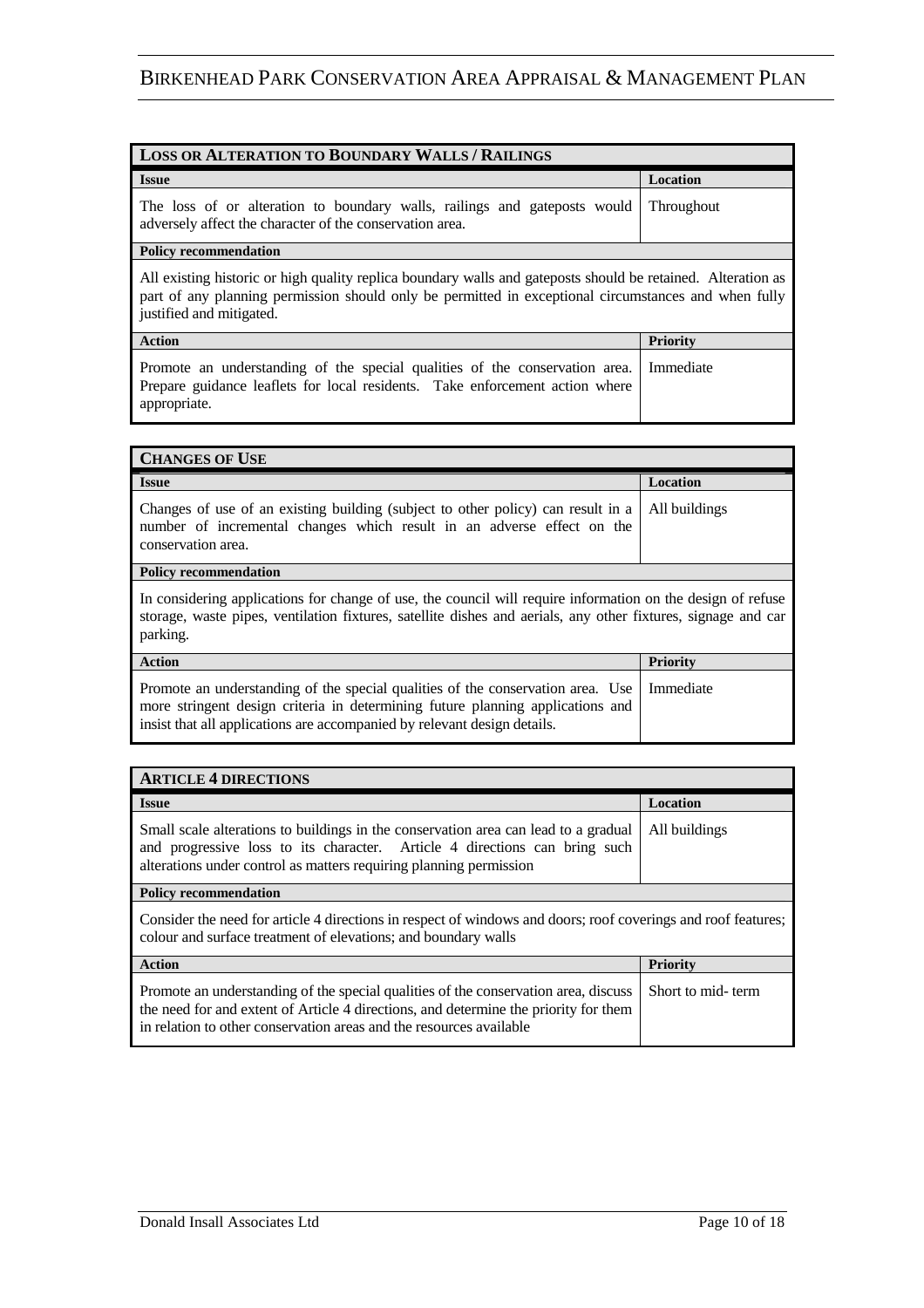### **3.3 GENERAL GUIDANCE AND IMPROVEMENTS**

3.3.1 The following are recommendations relating to building condition, management of the public realm, highway matters, and involvement of local groups in securing improvements to the Conservation Area. They have major implications in terms of staff resource and finance but are set out as an agenda for future action.

| <b>CONDITION OF INDIVIDUAL SITES AND BUILDINGS</b>                                                                                                                                                                                                                                                                                                                                                      |                      |
|---------------------------------------------------------------------------------------------------------------------------------------------------------------------------------------------------------------------------------------------------------------------------------------------------------------------------------------------------------------------------------------------------------|----------------------|
| <b>Issue</b>                                                                                                                                                                                                                                                                                                                                                                                            | Location             |
| The condition of an individual site or building can be detrimental to the<br>appearance of the area and may set a poor example to other owners.                                                                                                                                                                                                                                                         | Throughout           |
| <b>Policy recommendations</b>                                                                                                                                                                                                                                                                                                                                                                           |                      |
| The local authority should serve Section 215 notices on owners of buildings or land whose condition<br>adversely affects the amenity of the area, requiring them to remedy the detriments or face the necessary<br>costs for the local authority to do so.                                                                                                                                              |                      |
| Under section 54 of the Planning (Listed Buildings and Conservation Areas) Act 1990, urgent works<br>notices should be used to secure emergency or immediate repairs on any unoccupied building (or part of a<br>building) within a conservation area where it adversely affects the character of the area. Where the<br>building is unlisted a direction from the Secretary of State will be required. |                      |
| Prepare a guidance leaflet and issue to all residents within the conservation area explaining the benefits of<br>good, regular maintenance and appropriate repair techniques.                                                                                                                                                                                                                           |                      |
| <b>Action</b>                                                                                                                                                                                                                                                                                                                                                                                           | <b>Priority</b>      |
| Regularly visit the conservation area, noting any sites or buildings in a poor                                                                                                                                                                                                                                                                                                                          | Immediate to midterm |

| CONDITION / MAINTENANCE OF EXISTING PUBLIC REALM AREAS                                                                              |                                         |  |
|-------------------------------------------------------------------------------------------------------------------------------------|-----------------------------------------|--|
| <b>Issue</b>                                                                                                                        | Location                                |  |
| Parts of the existing public realm areas are insufficiently maintained and act as a<br>poor example to conservation area residents. | Park and pavements /<br>roads elsewhere |  |

condition. Serve relevant notices where appropriate. Preparation of guidance

#### **Policy recommendation**

leaflet.

The existing public realm areas should be maintained and where necessary replanted / resurfaced to a standard that befits the conservation area and enhances the setting of the existing buildings.

| Action                                                                              | <b>Priority</b> |
|-------------------------------------------------------------------------------------|-----------------|
| Prepare and agree a maintenance plan for the area, improving maintenance Short-term |                 |
| regimes and identifying necessary physical improvements.                            |                 |

| DETRIMENTAL CHANGES TO LISTED BUILDINGS                                                                                                                                                                                                                                                                                                      |                  |
|----------------------------------------------------------------------------------------------------------------------------------------------------------------------------------------------------------------------------------------------------------------------------------------------------------------------------------------------|------------------|
| <b>Issue</b>                                                                                                                                                                                                                                                                                                                                 | Location         |
| There have in the past been a number of detrimental changes to listed buildings,<br>such as insertion of replacement windows and changes to boundary walls and<br>roof coverings. These are not only detrimental to the appearance of the individual<br>buildings and their immediate setting, but they are also setting a poor precedent to | Listed buildings |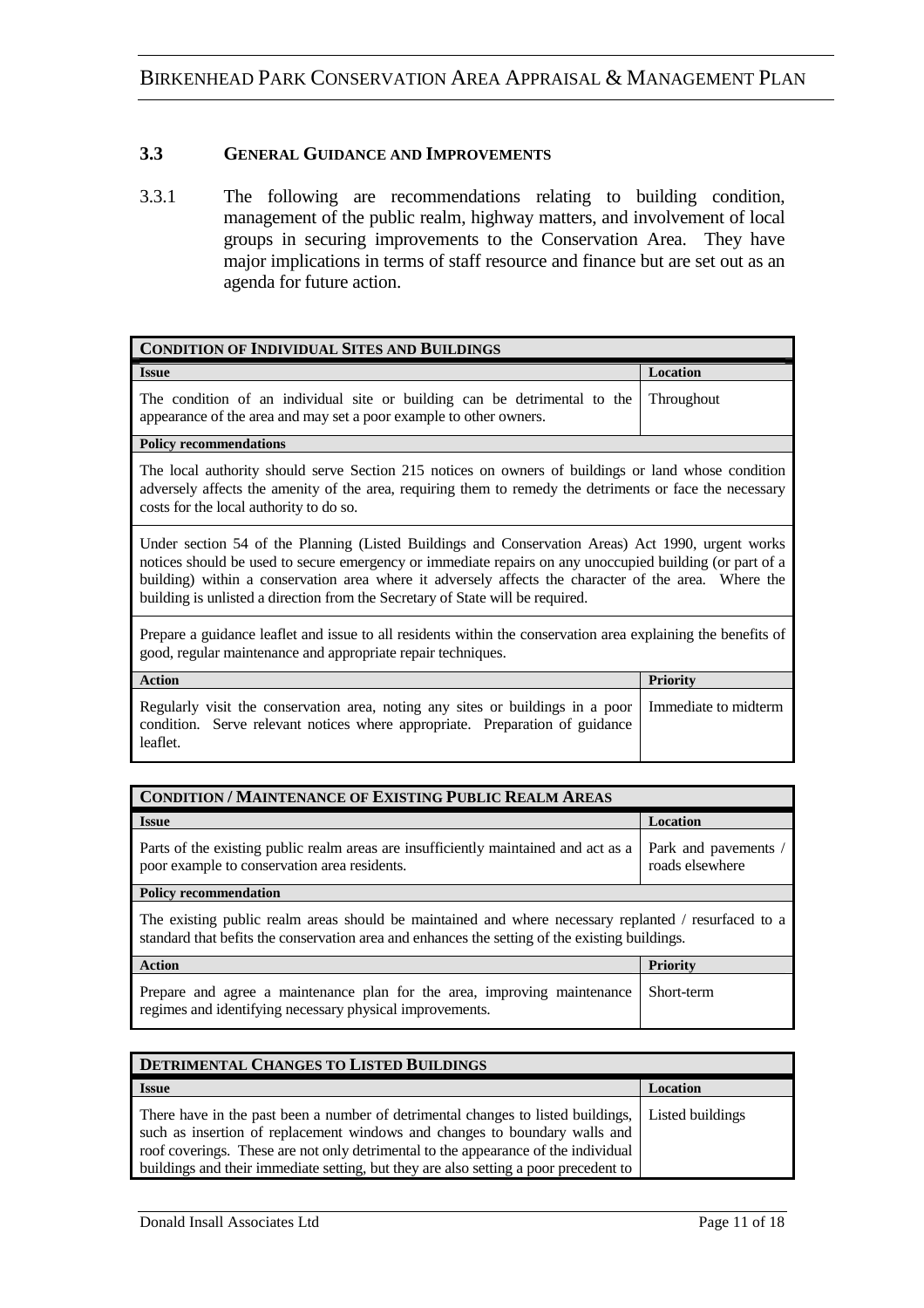| other building owners.                                                                                                                                                                                                                                                                         |          |  |
|------------------------------------------------------------------------------------------------------------------------------------------------------------------------------------------------------------------------------------------------------------------------------------------------|----------|--|
| <b>Policy recommendation</b>                                                                                                                                                                                                                                                                   |          |  |
| Owners of listed buildings should be notified of unauthorised changes to their buildings. Where evidence<br>is available, (e.g. in the form of dated photographs) enforcement should be taken to ensure the<br>reinstatement of the original fabric unless retrospective consent can be given. |          |  |
|                                                                                                                                                                                                                                                                                                |          |  |
| <b>Action</b>                                                                                                                                                                                                                                                                                  | Priority |  |

| <b>DETRIMENTAL CHANGES TO UNLISTED BUILDINGS</b>                                                                                                                                                                                                                                                                                                                               |                                                                        |
|--------------------------------------------------------------------------------------------------------------------------------------------------------------------------------------------------------------------------------------------------------------------------------------------------------------------------------------------------------------------------------|------------------------------------------------------------------------|
| <b>Issue</b>                                                                                                                                                                                                                                                                                                                                                                   | Location                                                               |
| There are a number of instances of detrimental changes to un-listed buildings,<br>such as insertion of replacement windows and changes to chimneys, boundary<br>walls and roof coverings. These are not only detrimental to the appearance of the<br>individual buildings and their immediate setting, but they are also setting a poor<br>precedent to other building owners. | Un-listed<br>buildings<br>which contribute to<br>the conservation area |
| <b>Policy recommendation</b>                                                                                                                                                                                                                                                                                                                                                   |                                                                        |
| Through example and encouragement promote reinstatement of historic features, consider the requirement<br>for an Article 4 Direction and / or local listing.                                                                                                                                                                                                                   |                                                                        |
| <b>Action</b>                                                                                                                                                                                                                                                                                                                                                                  | <b>Priority</b>                                                        |
| A guidance leaflet should be issued explaining the benefits of reinstatement<br>works.                                                                                                                                                                                                                                                                                         | Mid-term                                                               |

| <b>CHANGES TO FABRIC OF UNLISTED BUILDINGS</b>                                                |                                                                        |
|-----------------------------------------------------------------------------------------------|------------------------------------------------------------------------|
| <b>Issue</b>                                                                                  | Location                                                               |
| The character of unlisted building may be threatened by future changes to historic<br>fabric. | buildings<br>Un-listed<br>which contribute to<br>the conservation area |
| Policy recommendation                                                                         |                                                                        |
|                                                                                               |                                                                        |

Through example, encouragement and extended control, promote good conservation practice for older buildings and sympathetic change to more recent buildings, whether or not they are specifically listed.

| <b>Action</b>                                                                                                                                                                              | <b>Priority</b> |
|--------------------------------------------------------------------------------------------------------------------------------------------------------------------------------------------|-----------------|
| Put in place article 4 directions to protect unlisted features of interest. A guidance Short to mid-term<br>leaflet should be issued explaining the benefits of retaining historic fabric. |                 |

| HIGHWAYS SURFACES, INSTALLATIONS, MARKINGS AND SIGNAGE                                                                                                                                                                                                                                                                                                                                                         |                     |  |
|----------------------------------------------------------------------------------------------------------------------------------------------------------------------------------------------------------------------------------------------------------------------------------------------------------------------------------------------------------------------------------------------------------------|---------------------|--|
| <b>Issue</b>                                                                                                                                                                                                                                                                                                                                                                                                   | Location            |  |
| Many highways installations such as bus stops and railings are visually intrusive<br>and detrimental to its character and appearance. The choice of highways surfaces<br>and markings are often inappropriate for a landscape / area of this significance.<br>Future highways features, such as speed control or safety measures may also be<br>visually obtrusive and of an inappropriate design / materials. | Roads and payements |  |
| <b>Policy recommendations</b>                                                                                                                                                                                                                                                                                                                                                                                  |                     |  |
|                                                                                                                                                                                                                                                                                                                                                                                                                |                     |  |

Reconsider all existing surfaces, signage, highways features and markings and make necessary improvements to enhance the character of the area, whilst maintaining / enhancing the safety of all park /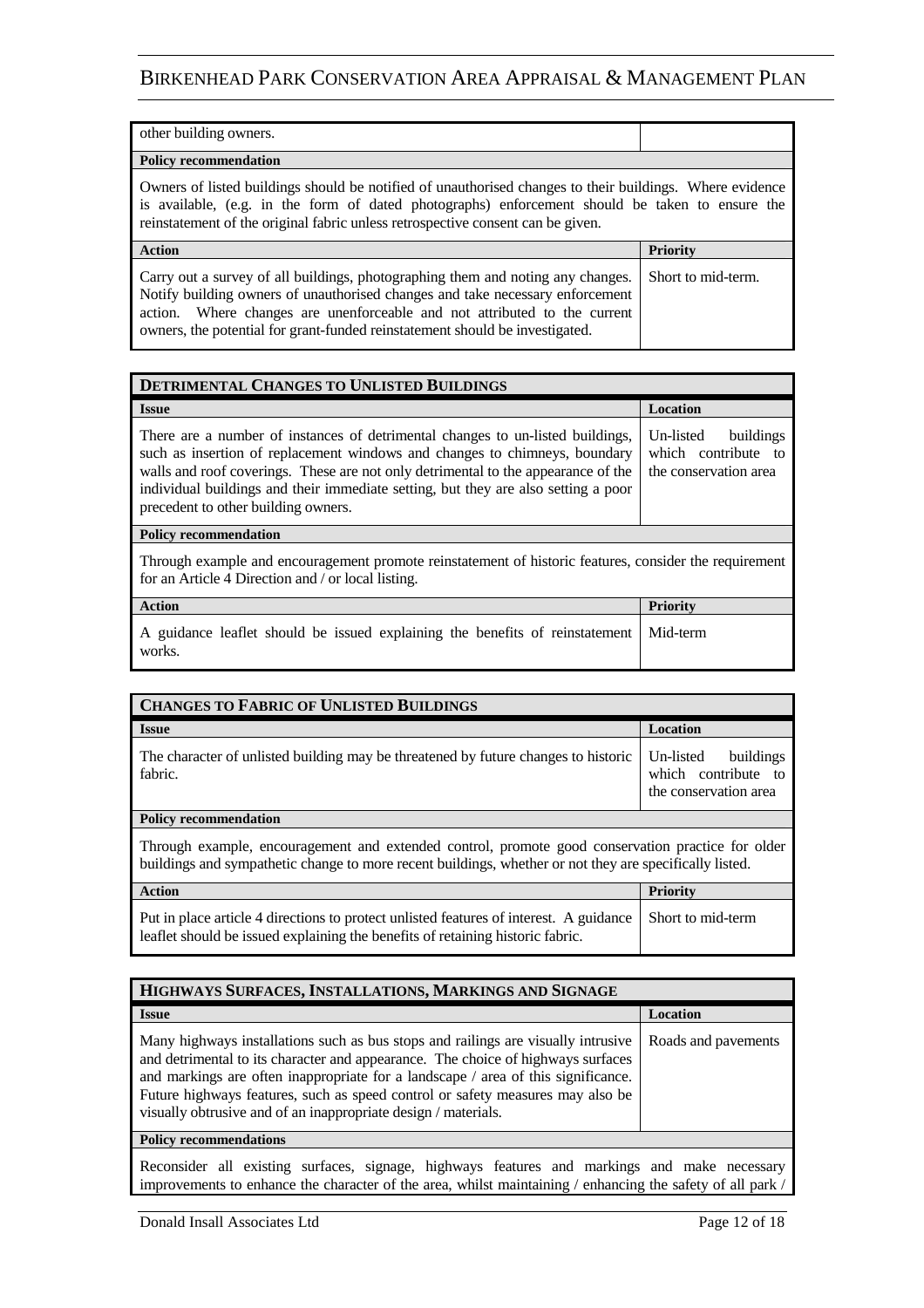| area users.                                                                                                                                                                                                             |          |  |
|-------------------------------------------------------------------------------------------------------------------------------------------------------------------------------------------------------------------------|----------|--|
| Ensure that all future highways features, such as speed control measures, railings etc are proven to be<br>necessary and are of an appropriate design and constructed of appropriate materials.                         |          |  |
| <b>Action</b>                                                                                                                                                                                                           | Priority |  |
| Carry out an assessment of existing surfaces, signage, highways features and<br>markings in terms of their impact on the character of the area. Obtain advice on<br>appropriate alternatives (e.g. narrower lines etc). | Mid-term |  |

| PUBLIC AWARENESS AND CONTRIBUTION                                                                                                                                                                                                                                                 |                 |
|-----------------------------------------------------------------------------------------------------------------------------------------------------------------------------------------------------------------------------------------------------------------------------------|-----------------|
| <b>Issue</b>                                                                                                                                                                                                                                                                      | <b>Location</b> |
| Residents are often inadequately aware of the purpose of a conservation area, the<br>benefits designation may have to them and how they may influence its future.<br>The skills and expertise of local residents groups, individuals or major<br>landowners may be underutilised. |                 |
| <b>Policy recommendations</b>                                                                                                                                                                                                                                                     |                 |

Make conservation area information readily available to residents, using for instance existing notice boards to publicise boundaries and making appraisals / managements available in local libraries (or other well used public buildings) / on the internet.

Encourage the involvement of the Conservation Area Advisory Committee for the area to help preserve its special character and to instigate enhancements where appropriate. Residents groups may be particularly useful in the recording of the area in terms of its present day character and historical development.

Encourage dialogue between local residents groups and major landowners to promote enhancement and maintenance works within the conservation area.

| <b>Action</b>                                                           | <b>Priority</b> |
|-------------------------------------------------------------------------|-----------------|
| Dialogue between local authority, residents groups and major landowners | Immediate       |

#### **4.0 GENERAL RECOMMENDATIONS AND OPPORTUNITIES FOR ENHANCEMENT**

### **4.1 REINSTATEMENT OF LOST FEATURES AND REPAIRS**

4.1.1 The current programme of reinstatement of lost features and the repair of historic structures should continue beyond the existing programme. A budget should be set aside to allow for a regular, probably small scale, programme to be continued. The priorities for works should be regularly assessed, occurring to degree of urgency and other projects in the park. This programme of works will help to ensure the longevity and long-term use and vitality of the park. The grade I listed status and international importance of the park should be recognised in the allocation of budgets for such works.

### **4.2 GENERAL PUBLIC REALM**

4.2.1 There are great benefits to carrying out high quality public realm works as they have help to re-unify the park visually and they are often the elements most experienced by visitors. The recent works, such as the reinstatement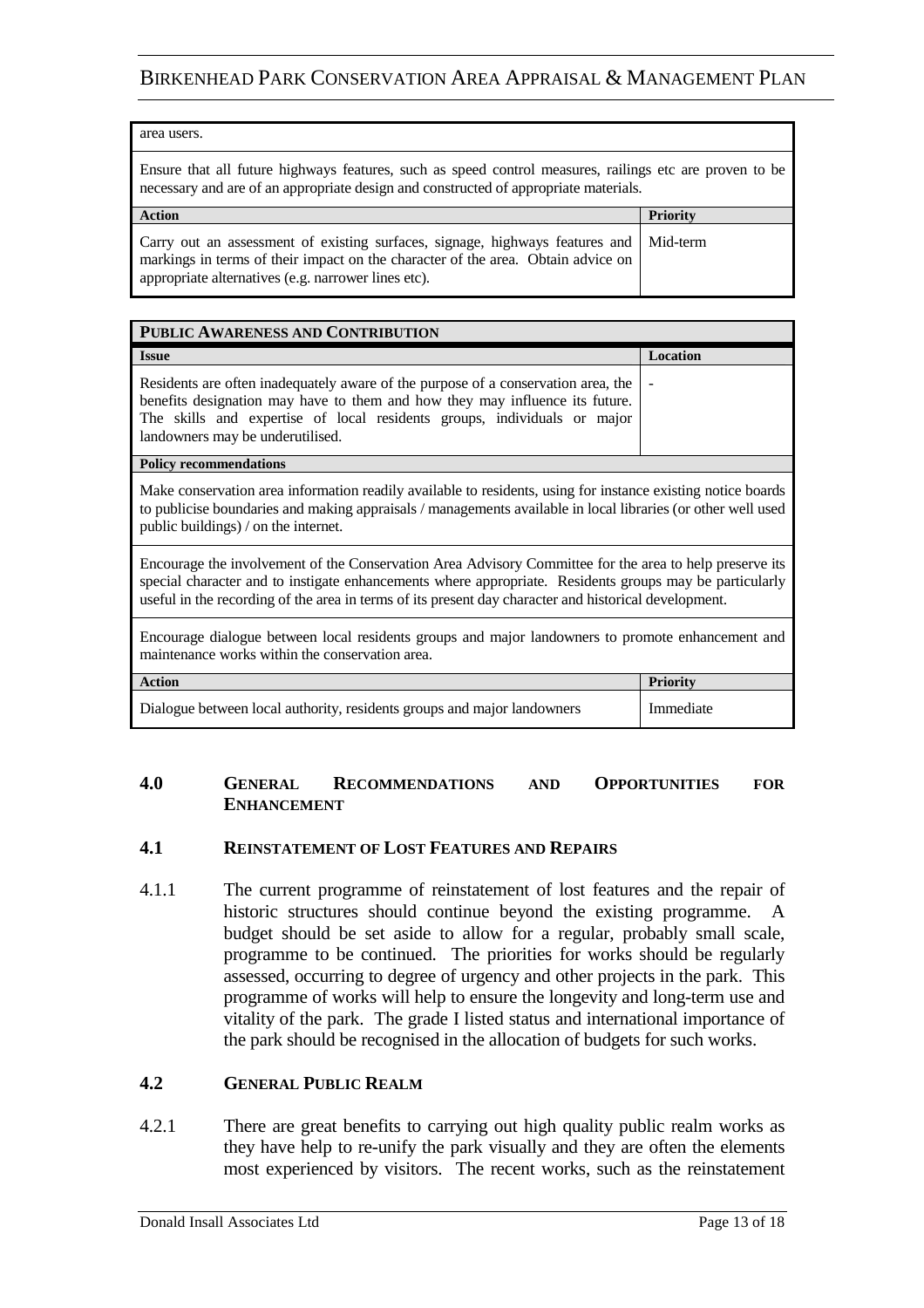and repair of railings around the perimeter, have helped to provide a better impression of the park to people passing by and therefore entice in visitors. It would also hope to create a positive impression on neighbouring buildings owners, showing that the area is improving and inspiring them to carry out positive works themselves.

### **4.3 SPECIFIC PROJECT AREAS, POSSIBLE GRANTS AND OTHER MANAGEMENT TOOLS**

- 4.3.1 Once the initial framework is in place to protect the conservation area, some of the most beneficial improvements often come about by gradual processes led by local residents. This could be brought about by an existing or newly set up group with assistance and advice provided by the council. The Friends of Birkenhead Park have played an important role in the conservation and restoration of the area over the past 30 years and their involvement should be further encouraged and supported. Similarly, the Birkenhead Park Advisory Committee should continue their role in the monitoring of conservation issues and the recommendation of further improvements.
- 4.3.2 The local authority can also serve Section 215 notices on owners of buildings or land whose condition adversely affects the amenity of the area (not solely conservation areas), ordering them to clean it up or face the necessary costs for the local authority to do so. This action should be taken in the case of 72 Park Road South, which has litter strewn over much of its land.
- 4.3.3 Set up and agreed jointly by the council and a group of local residents, there should be a mechanism for monitoring change. Changes to the area are inevitable and may not be negative if well managed. Photographic surveys should be kept of buildings and structures by the council and updated ever 5 years. There should be an agreed framework for updating the Conservation Area Management Plan (usually every 5 years) and the Appraisal (possibly every 10 years), depending on factors such as physical changes within the area (e.g. development) and factors that have a knock-on effect on the functioning of the area such as traffic and the economy. It may be necessary to monitor the condition of the most 'at-risk' of buildings to ensure that the necessary enforcement action can be taken before the condition deteriorates irreparably.
- 4.3.4 Works may be at least part funded by, for instance, PSICA (Partnership Schemes in Conservation Areas) grants. Most other necessary works (discussed in the chapter below) relate less to the conservation of buildings and more to the landscaping and setting of the area. Other government or lottery grants are often available for works to shared areas and community buildings. Landfill Tax grants may be available to projects in Birkenhead Park.
- 4.3.5 A priority for future funding and efforts should be in the reinstatement of railings and gateposts. There should be a long-term move towards the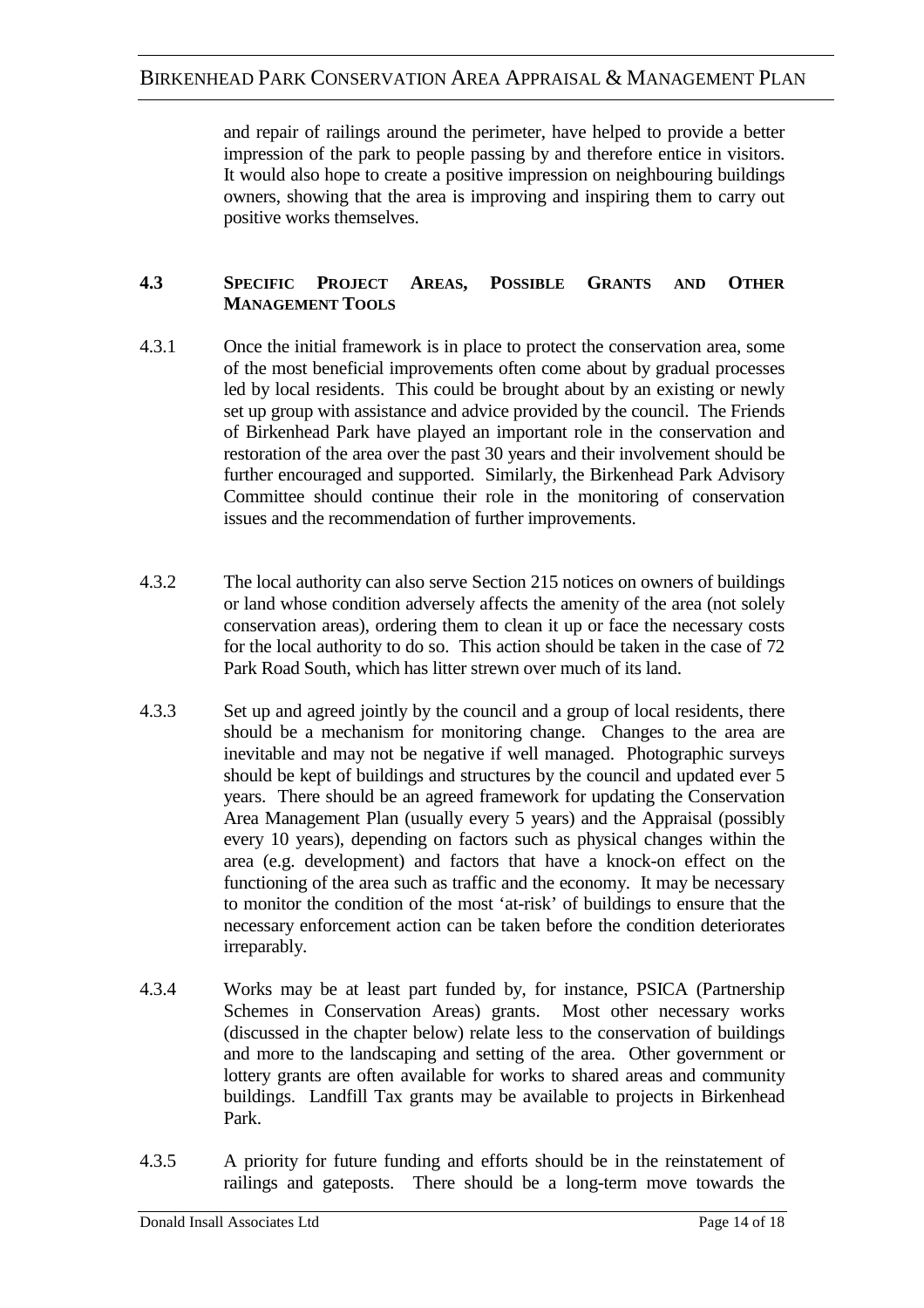complete reinstatement of railings and gateposts around the perimeter of the conservation area and the outer edge of Park Drive. There should be focus towards obtaining consistency of colour and design based as closely as possible on what would have originally existed. Further information is included in appendix G to this document.

# **5.0 ISSUES AND POLICIES**

### **5.1 ALTERATIONS TO HISTORIC BUILDING FABRIC**

5.1.1 Issue: Alterations to the historic fabric of a building can lead to the loss of some of its visual history and aesthetic value and can be detrimental to the visual setting of the park as a whole.

> **Policy: Where alterations can be justified to be necessary for the continued use of the building they should be prioritised towards the less significant areas of the building. However, in the case of most of the buildings within the conservation area, elevations are of equal prominence therefore finding a satisfactory solution is likely to be problematic. The effect on long-ranging views across the park should be assessed. Alterations should be chosen that require the least possible degree of permanent loss of or change to historic fabric. For instance, secondary glazing should be installed in preference to the wholesale replacement of existing windows. Where replacement of existing fabric is necessary it should always be done on a like-for-like basis where possible, not exchanging materials for modern alternatives. The use of UPVC, aluminium or stained timber windows and doors is not likely to be appropriate to historic buildings in the conservation area. Some limited insertion of rooflights into buildings may be appropriate it can be satisfactorily demonstrated that they are not highly visible. This may exclude the higher buildings which feature in views across the park. Conservation rooflights, fitted flush to the surface of the roof covering should always be used. The replacement of existing slate or plain clay tile roof coverings in artificial alternatives, concrete tiles or pantiles will not be permitted. The loss or alteration to sandstone boundary walls will not generally be acceptable and where it is justified, it will need to be mitigated by other landscaping works. In granting applications for change of use, the council should impose conditions of the design of refuse storage, waste pipes, satellite dishes, signage and car parking and should consider the degree of alteration to internal building fabric and features as well as the more obvious building exterior.**

### **5.2 NEW BUILDINGS**

5.2.1 PPG15 encourages 'controlled and positive management of change' of historic areas with policies so that the area remains prosperous but retains its special interest. The text goes on to encourage imaginative, high quality design in opportunity gap sites that make no positive contribution to the area; advising that buildings should not imitate earlier styles but be designed to respect their context.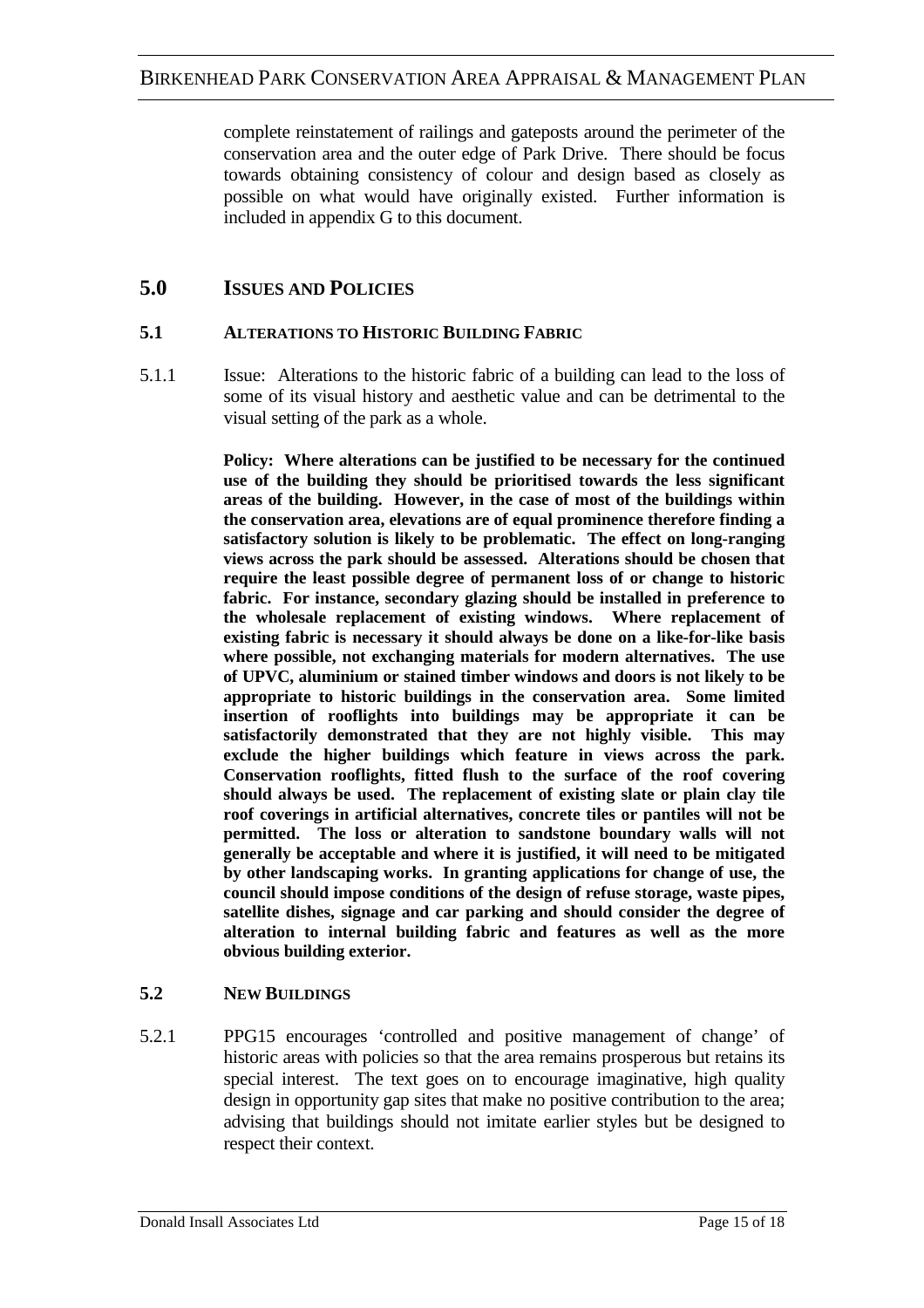### **5.3 SPECIFIC SITES AND BUILDINGS**

- 5.3.1 Issue: Many of the buildings within the conservation area highlighted as being critical to its character have had particularly poor quality repairs, potentially accelerating the natural decay in their materials, as wells as having had detrimental alterations such as replacement windows. These buildings are vital to the character of the area and their current condition is a poor precedent to other building owners. These buildings include and their key issues include:
	- Grand Entrance Lodges ground floor windows boarded over
	- Royden House satellite dishes, waste pipes and fixings such as signage
	- Norman Lodge obtrusive timber fence, too screened by planting, alterations to windows
	- Gothic Lodge obtrusive timber fence, poor repairs
	- 20-30 Park Road South uPVC windows, satellite dishes, loss of front boundaries, painting of stone dressings, loss of group unity
	- 8 Ashville Road wide block-paved driveway

 **Policy: Building owners should be written to, explaining the nature of any issues that are detrimental to their buildings character and advising broadly of suitable replacements or repairs. In the case of listed buildings where the previous condition was known (e.g. evidenced in dated photographs) action could be taken with repairs notices if the contents of the aforementioned letter are not heeded.** 

5.3.2 Issue: Whilst the planting of hedges around the boundaries of gardens is generally appropriate and to be encouraged, there are a few issues. Dense planting may be a significant obstacle to the maintenance of structure and most notably the painting of railings. Also, if planting is allowed to become overgrown, it may hide historic buildings which are key to the visual setting of the park. This has happened in the case of both of the Norman Lodges, which are barely visible from the road.

### **Policy: Include this information within an advisory leaflet and write building owners where this is a particular issue.**

### **5.4 PUBLIC REALM ISSUES**

5.4.1 Issue: Standard requirements for Highways maintenance and installations are generally applied to the park, not respecting or understanding its international significance.

> **Policy: Ensure that all parties working on the fabric appreciate the significance of the area and that any installations are approved by a person experienced in the care of historic environments. The local authority's Highways department should read and sign up to this document prior to its adoption.**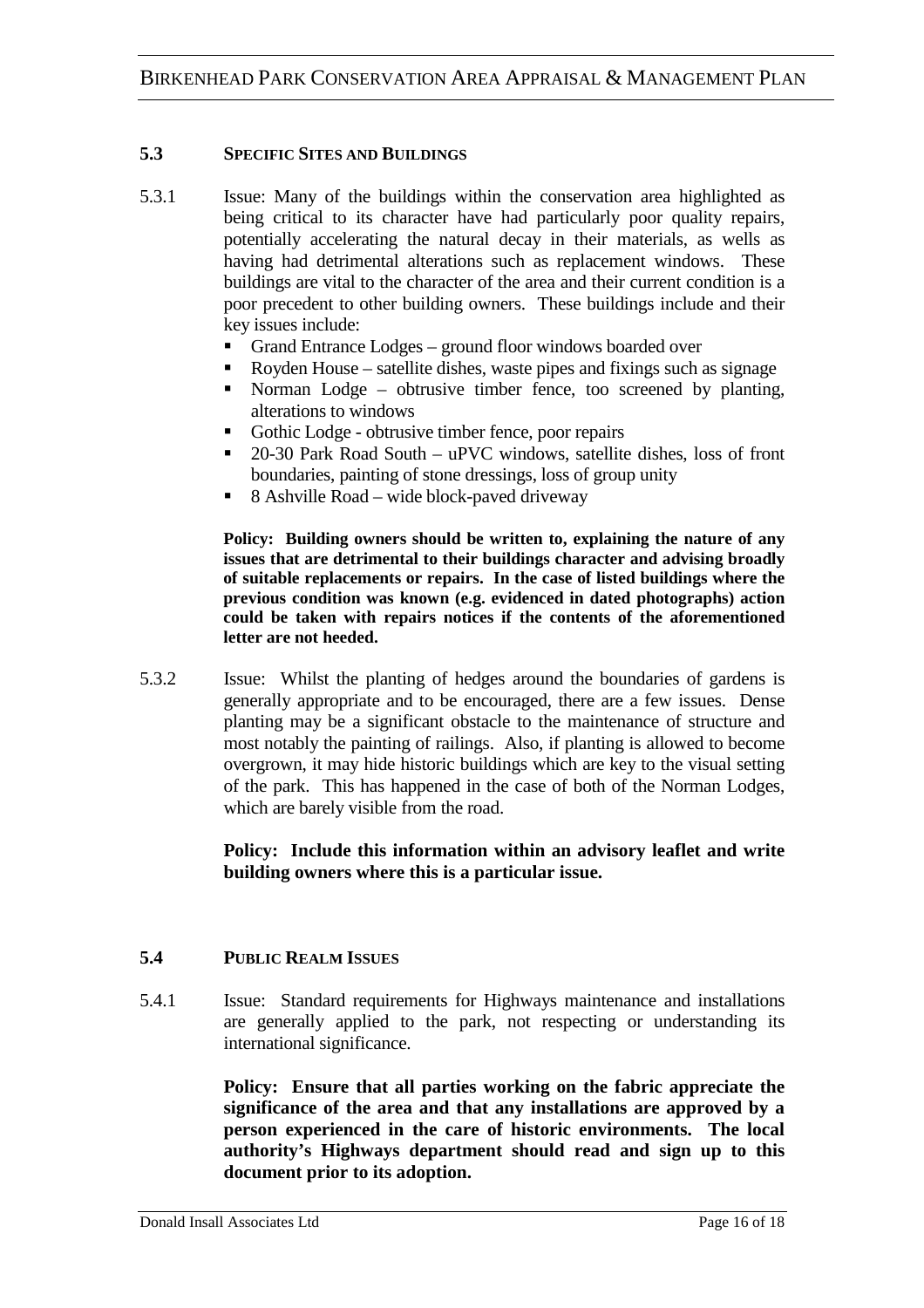5.4.2 Issue: Despite recent improvements to the maintenance of the park, the condition of some areas, notably around listed structure, remains inferior to what should be expected of a grade I listed park. The existence of graffiti and weeds around the areas of setts near the lodges / kerbstones around the park are primary issues.

> **Policy: The existing maintenance plan should be regularly reassessed and adequate funding set aside for implementation of such works. The grade I listed status and international renown of the park must always be considered when allocating budgets for such projects. Residents should be encouraged to help in the removal of weeds and graffiti in and around their homes. Guidance should be made available on the removal of graffiti (methods and recommended contractors). Park features, such as the Jackson Memorial, should be restored and protected from further vandalism by, for instance, installing monitoring devices.**



*(Left) Weeds growing through paving adjacent to the Norman lodge; (right) graffiti and damage to the Jackson Memorial.* 

5.4.3 Issue: As visitor numbers continue to increase car parking is becoming more significantly detrimental to the appearance of the park. Similarly traffic noise and pedestrian safety may become an issue.

> **Policy: An analysis report should be prepared considering all aspects of this issue and proposing sensitive recommendations. This matter should be regularly assessed (for instance in conjunction with the review of this document) and the necessary action taken. Other factors such as ease of public access and the visual impact of traffic calming or dedicated parking areas should be weighed-up.**